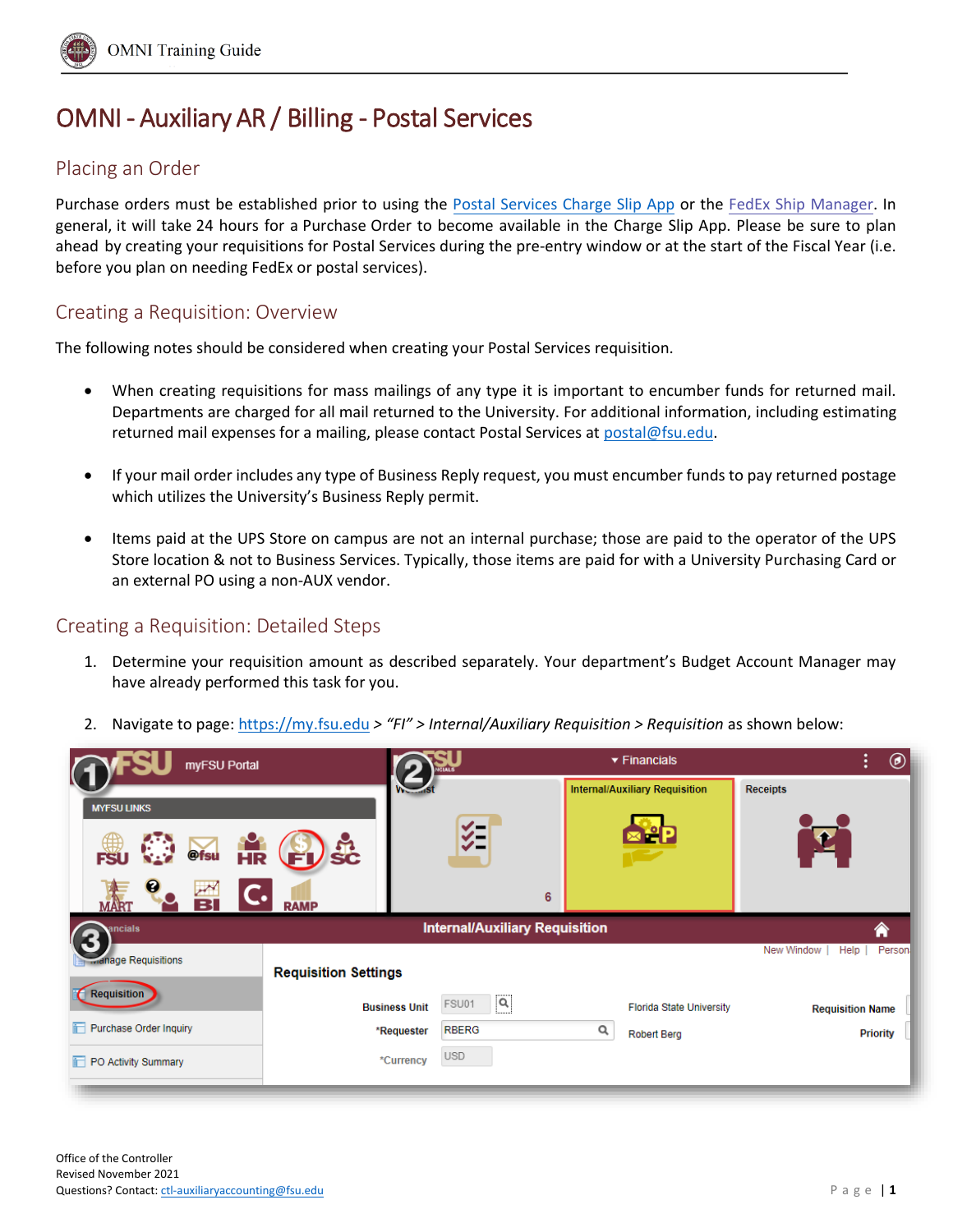

3. You will land on the **Requisition Settings** page. Click the magnifying glass to the right of the "Supplier" field to look up your supplier.

| <b>Requisition Settings</b><br>Q<br>FSU01<br><b>Business Unit</b><br><b>Florida State University</b><br><b>Requisition Name</b><br>$\mathsf Q$<br>Medium<br>*Requester<br><b>RBERG</b><br>$\pmb{\mathrm{v}}$<br><b>Robert Berg</b><br><b>Priority</b><br><b>USD</b><br>*Currency<br>Line Defaults 2 |                               |
|-----------------------------------------------------------------------------------------------------------------------------------------------------------------------------------------------------------------------------------------------------------------------------------------------------|-------------------------------|
|                                                                                                                                                                                                                                                                                                     |                               |
|                                                                                                                                                                                                                                                                                                     |                               |
|                                                                                                                                                                                                                                                                                                     |                               |
|                                                                                                                                                                                                                                                                                                     |                               |
|                                                                                                                                                                                                                                                                                                     |                               |
|                                                                                                                                                                                                                                                                                                     |                               |
| Note: The defaults specified below will be applied to requisition lines.                                                                                                                                                                                                                            |                               |
| $\alpha$<br>$\alpha$<br><b>Supplier</b><br>Category                                                                                                                                                                                                                                                 |                               |
| $\alpha$<br><b>Supplier Location</b><br>$\alpha$<br><b>Unit of Measure</b>                                                                                                                                                                                                                          |                               |
|                                                                                                                                                                                                                                                                                                     |                               |
| <b>Shipping Defaults</b>                                                                                                                                                                                                                                                                            |                               |
| μ                                                                                                                                                                                                                                                                                                   |                               |
| Add One Time Address<br>$\alpha$<br><b>SFAB220</b><br><b>Ship To</b>                                                                                                                                                                                                                                |                               |
| $\overline{\mathbb{H}}$<br><b>Attention</b><br><b>Due Date</b>                                                                                                                                                                                                                                      |                               |
|                                                                                                                                                                                                                                                                                                     |                               |
| <b>Accounting Defaults</b>                                                                                                                                                                                                                                                                          |                               |
| $\overline{\text{H}_\text{F}}$<br>$\hbox{\footnotesize{Q}}$<br>$ \cdot $<br>1-1 of 1 $*$<br>$\triangleleft$                                                                                                                                                                                         | $\left\vert \cdot\right\vert$ |
| <b>Chartfields1</b><br>Details<br><b>Asset Information</b><br>$\left\vert \right\vert$                                                                                                                                                                                                              |                               |
| <b>GL Unit</b><br>Dept<br>Fund<br>Project<br><b>Activity</b><br><b>Dist</b><br><b>Percent</b><br>Location<br>PC Bus Unit                                                                                                                                                                            | Source 1                      |
| $\mathsf Q$<br>$\mathsf Q$<br>Q<br>$\mathsf Q$<br>$\alpha$<br>$\alpha$<br><b>SFAB220</b><br>FSU01<br>196000<br>1                                                                                                                                                                                    | $\mathsf{Q}$                  |
|                                                                                                                                                                                                                                                                                                     |                               |
|                                                                                                                                                                                                                                                                                                     | b.                            |
|                                                                                                                                                                                                                                                                                                     |                               |
| OK<br>Cancel<br><b>Refresh</b>                                                                                                                                                                                                                                                                      |                               |
|                                                                                                                                                                                                                                                                                                     |                               |

- 4. Search for your supplier. All internal suppliers will begin with "AUX." Type "AUX" in the Supplier ID field & select "Find." The search results will show a list of internal suppliers. Select the appropriate supplier.
	- a. You must enter a supplier that begins with AUX. For this requisition, the appropriate supplier is "**AUX0000003 | OBS Postal Services**"

| <b>Supplier Search</b>     |   |              |              |
|----------------------------|---|--------------|--------------|
| Supplier ID (AUX)          |   |              | Find         |
| <b>Name</b>                |   |              | <b>Reset</b> |
| <b>Short Supplier Name</b> |   |              |              |
| <b>Alternate Supp Name</b> |   |              |              |
| City                       |   |              |              |
| Country                    | Q | <b>State</b> |              |
| <b>Postal Code</b>         |   |              |              |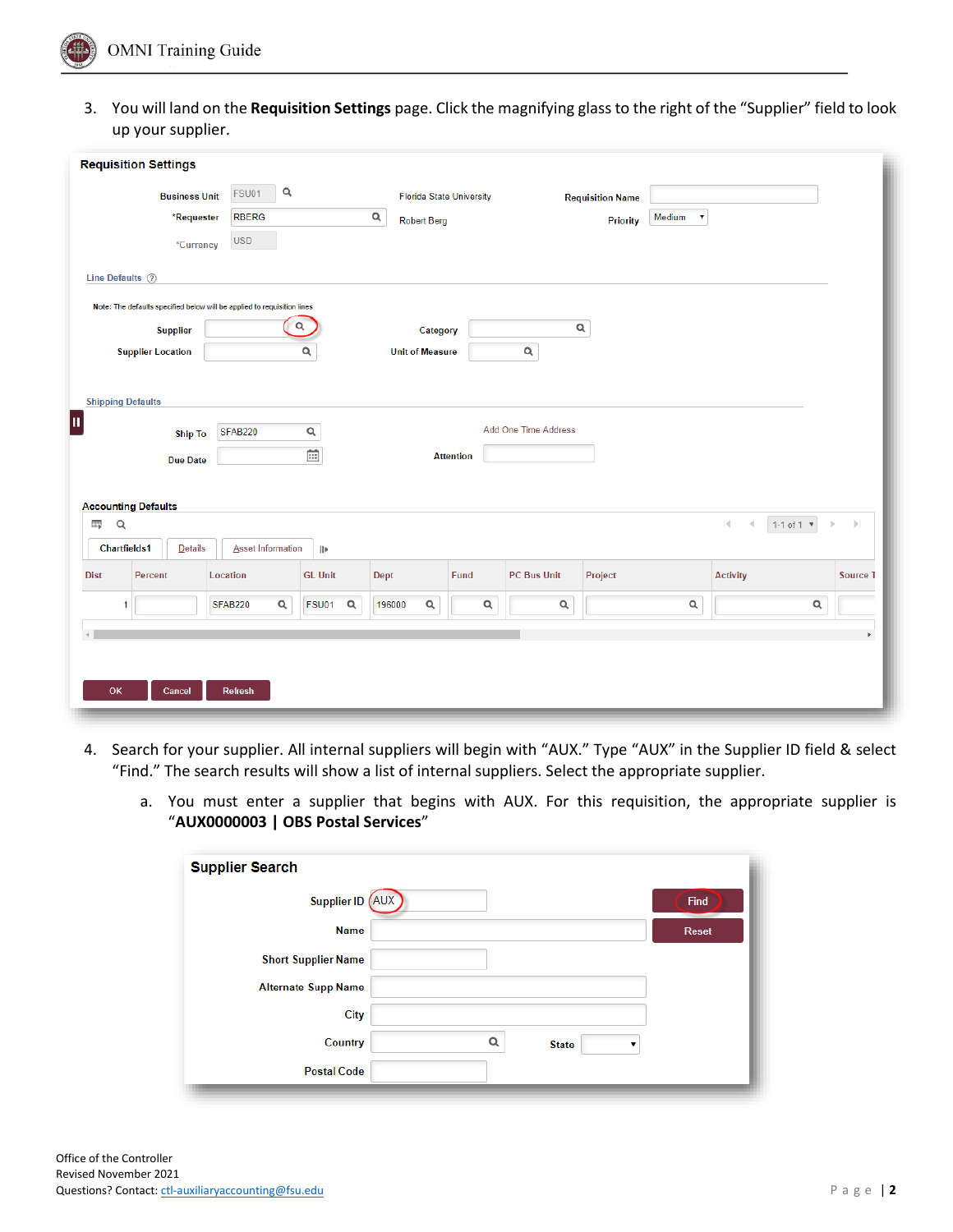

|                | <b>Search Results</b> |              |                            |                            |                                               |                                 |                  |                   |                      |
|----------------|-----------------------|--------------|----------------------------|----------------------------|-----------------------------------------------|---------------------------------|------------------|-------------------|----------------------|
| 野              | Q                     |              |                            |                            |                                               |                                 | 1-10 of 32<br>K. | $\mathbf{v}$<br>Þ | ы<br><b>View All</b> |
|                |                       | Supplier ID  | <b>Supplier Name</b>       | <b>Default</b><br>Location | <b>Default Location</b><br><b>Description</b> | <b>Address</b>                  | City             | <b>State</b>      |                      |
| $\circ$        |                       | AUX0000002   | OBS Copy Program           | 001                        | Main                                          | <b>Florida State University</b> | Tallahassee      | FL.               | 鶝                    |
| $\circledcirc$ |                       | 2 AUX0000003 | <b>OBS Postal Services</b> | 001                        | Main                                          | <b>Florida State University</b> | Tallahassee      | <b>FL</b>         | 暑                    |
| $\circ$        |                       | 3 AUX0000006 | <b>FSU Card Center</b>     | 001                        | Main                                          | <b>Florida State University</b> | Tallahassee      | FL.               | 鶝                    |
| $\circ$        |                       | 4 AUX0000007 | Parking and Transportation | 001                        | Main                                          | <b>Florida State University</b> | Tallahassee      | FL.               | 鶝                    |
| $\circ$        | 5.                    | AUX0000008   | Warehouse                  | 001                        | Main                                          | <b>Florida State University</b> | Tallahassee      | FL.               | 鶝                    |

5. The system will bring you back to the **Requisition Settings** page with the supplier information included.

| <b>Business Unit</b>                 | FSU01        | Q | <b>Florida State University</b> | <b>Requisition Name</b> |
|--------------------------------------|--------------|---|---------------------------------|-------------------------|
| *Requester                           | <b>RBERG</b> |   | Q<br><b>Robert Berg</b>         | <b>Priority</b>         |
| *Currency                            | <b>USD</b>   |   |                                 |                         |
|                                      |              |   |                                 |                         |
|                                      |              |   |                                 |                         |
| Line Defaults (?)<br><b>Supplier</b> | AUX0000003   | Q | Category                        | Q                       |

6. Choose a Unit of Measure. **Always choose "EA" for internal requisitions.**

| <b>Requisition Settings</b> |              |   |  |                                 |    |   |                         |  |
|-----------------------------|--------------|---|--|---------------------------------|----|---|-------------------------|--|
| <b>Business Unit</b>        | FSU01        | Q |  | <b>Florida State University</b> |    |   | <b>Requisition Name</b> |  |
| *Requester                  | <b>RBERG</b> | Q |  | <b>Robert Berg</b>              |    |   | <b>Priority</b>         |  |
| *Currency                   | <b>USD</b>   |   |  |                                 |    |   |                         |  |
| Line Defaults (?)           |              |   |  |                                 |    |   |                         |  |
| <b>Supplier</b>             | AUX0000003   | Q |  | Category                        |    |   | Q                       |  |
| <b>Supplier Location</b>    | 001          | Q |  | <b>Unit of Measure</b>          | EA | Q |                         |  |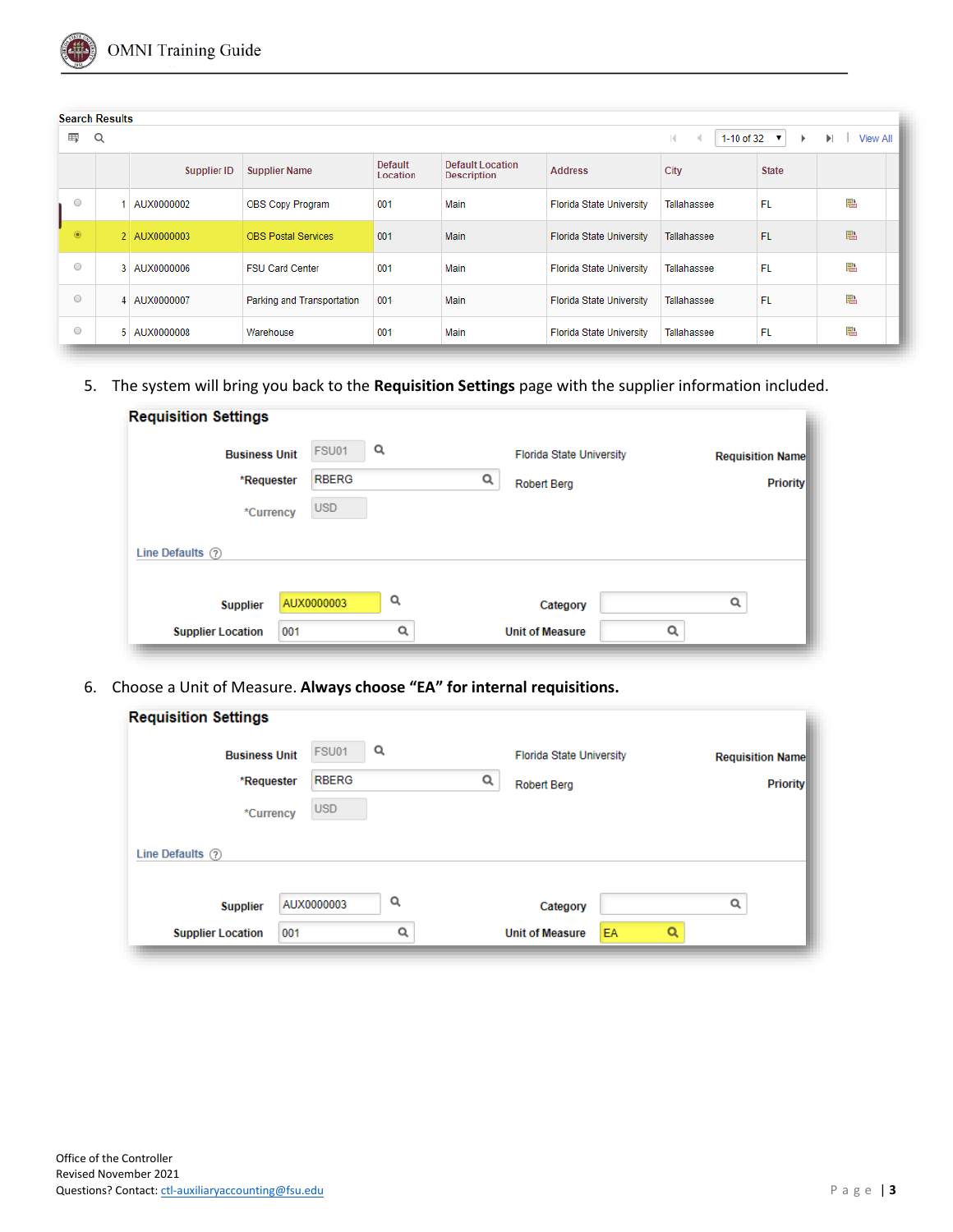

7. Enter a due date. **For year-long, open ended PO's such as what would be typical for this line of business, use 06/30 of the appropriate fiscal year.**

| <b>Requisition Settings</b> |                |   |                                   |                         |
|-----------------------------|----------------|---|-----------------------------------|-------------------------|
| <b>Business Unit</b>        | FSU01          | Q | <b>Florida State University</b>   | <b>Requisition Name</b> |
| *Requester                  | <b>RBERG</b>   |   | Q<br><b>Robert Berg</b>           | <b>Priority</b>         |
| *Currency                   | <b>USD</b>     |   |                                   |                         |
| Line Defaults (?)           |                |   |                                   |                         |
| <b>Supplier</b>             | AUX0000025     | Q | Category                          | Q                       |
| <b>Supplier Location</b>    | 001            | Q | Q<br><b>Unit of Measure</b><br>EA |                         |
| <b>Shipping Defaults</b>    |                |   |                                   |                         |
| <b>Ship To</b>              | <b>SFAB220</b> | Q | Add One Time Address              |                         |
| <b>Due Date</b>             | 06/30/2019     | 前 | <b>Attention</b>                  |                         |

8. If you receive the following warning message after entering the date, click "OK":

| Warning -- date out of range. (15.9)                                                                                                                                                                |  |
|-----------------------------------------------------------------------------------------------------------------------------------------------------------------------------------------------------|--|
| The date entered is either more than 30 days in the past or 30 days in the future. This is not<br>normally true for this date. Either acknowledge that the date is OK, or correct the entered date. |  |
|                                                                                                                                                                                                     |  |
|                                                                                                                                                                                                     |  |

- 9. Select "OK" at the bottom of the page.
- 10. You will be returned to the **Create Requisition** page. Select "Special Requests" to begin adding the individual lines for your requisition (if you are directed to the *Requisition Settings* page again after selecting Special Requests, click "OK" to proceed).

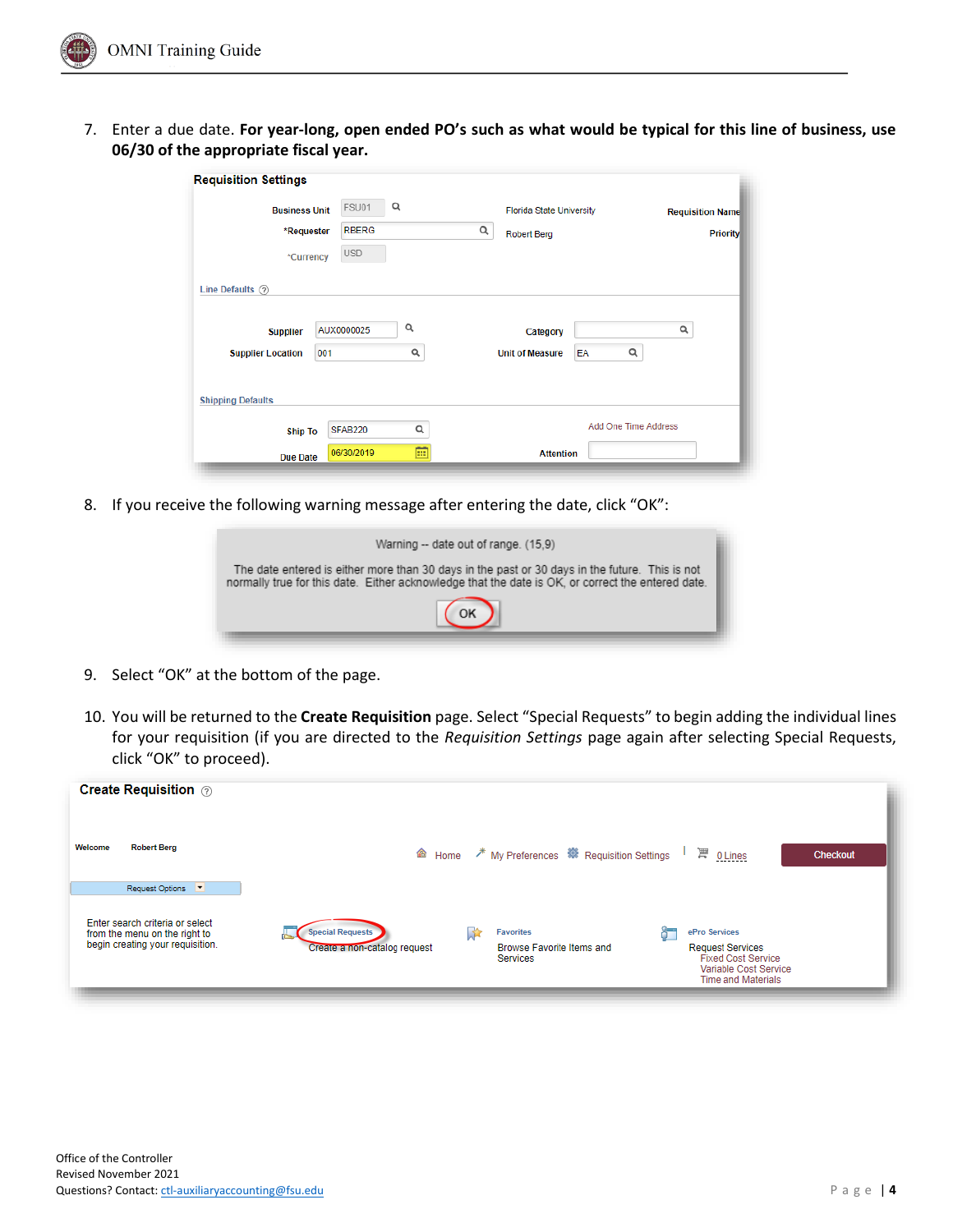- 11. Create line(s) for your services as appropriate.
	- a. Enter the item description as desired.
	- b. Enter Price & Quantity:
		- i. Price: equal to the amount you plan to spend for the PO duration
		- ii. Quantity: 1 *Note:* **quantity should always equal 1**
	- c. **Search for your Category Code(s).** Type "**AUX\_MAIL**" into the Category field & select the magnifying glass to search for the category code. It is very important that you select the appropriate internal category code.
		- i. For this requisition, choose from the following Category Codes as shown below:

| <b>Category Code</b> | <b>Description</b>                                                                 | <b>Expense Account</b> |
|----------------------|------------------------------------------------------------------------------------|------------------------|
| AUX MAIL0000001      | Domestic Mail (Charge slip mail, domestic)                                         | 741501                 |
| AUX MAIL0000002      | International Mail (Charge-slip mail, international)                               | 741502                 |
| AUX MAIL0000003      | FedEx (FedEx mail through FedEx Ship Manager or charge-slip, not UPS Store)        | 741503                 |
| AUX MAIL0000004      | Standard Mail Prep (for special batch mailings)                                    | 741504                 |
| AUX MAIL0000005      | Business Reply (when you request that recipients return items to you at your cost) | 741507                 |
| AUX MAIL0000006      | Return Mail (items returned to you due to incorrect address/undeliverable)         | 741508                 |
| AUX MAIL0000007      | Standard Postage (used with batch mailings; postage for batch mail jobs)           | 741506                 |

#### **IMPORTANT: In order for a department to print charge-slips for domestic mail, international mail, and/ or FedEx, the requisition must have a line with the corresponding category code.**

d. If needed, add notes in the "Additional Information" field. This will be for your research purposes only.

| <b>Item Details</b>           | Enter information about the non-catalog item you would like to order: |                            |                  |                             |    |
|-------------------------------|-----------------------------------------------------------------------|----------------------------|------------------|-----------------------------|----|
| *Item Description             | <b>Domestic Mail</b>                                                  |                            |                  |                             |    |
| *Price                        | 100                                                                   |                            | *Currency        | <b>USD</b>                  |    |
| *Quantity                     | 1                                                                     |                            | *Unit of Measure | EA                          | Q  |
| *Category                     | Q<br><b>AUX_MAIL0000001</b>                                           |                            | <b>Due Date</b>  |                             | Ē  |
| Supplier                      |                                                                       |                            |                  |                             |    |
| <b>Supplier ID</b>            | Q<br>AUX0000003                                                       |                            |                  |                             |    |
| <b>Supplier Name</b>          | Q<br><b>OBS Postal Services</b>                                       | <b>OBS Postal Services</b> |                  | <b>Suggest New Supplier</b> |    |
| <b>Supplier Item ID</b>       |                                                                       |                            |                  |                             |    |
| <b>Additional Information</b> |                                                                       |                            |                  |                             | 四心 |
| Send to Supplier              | Show at Receipt                                                       |                            | Show at Voucher  |                             |    |
| <b>Add to Cart</b>            |                                                                       |                            |                  |                             |    |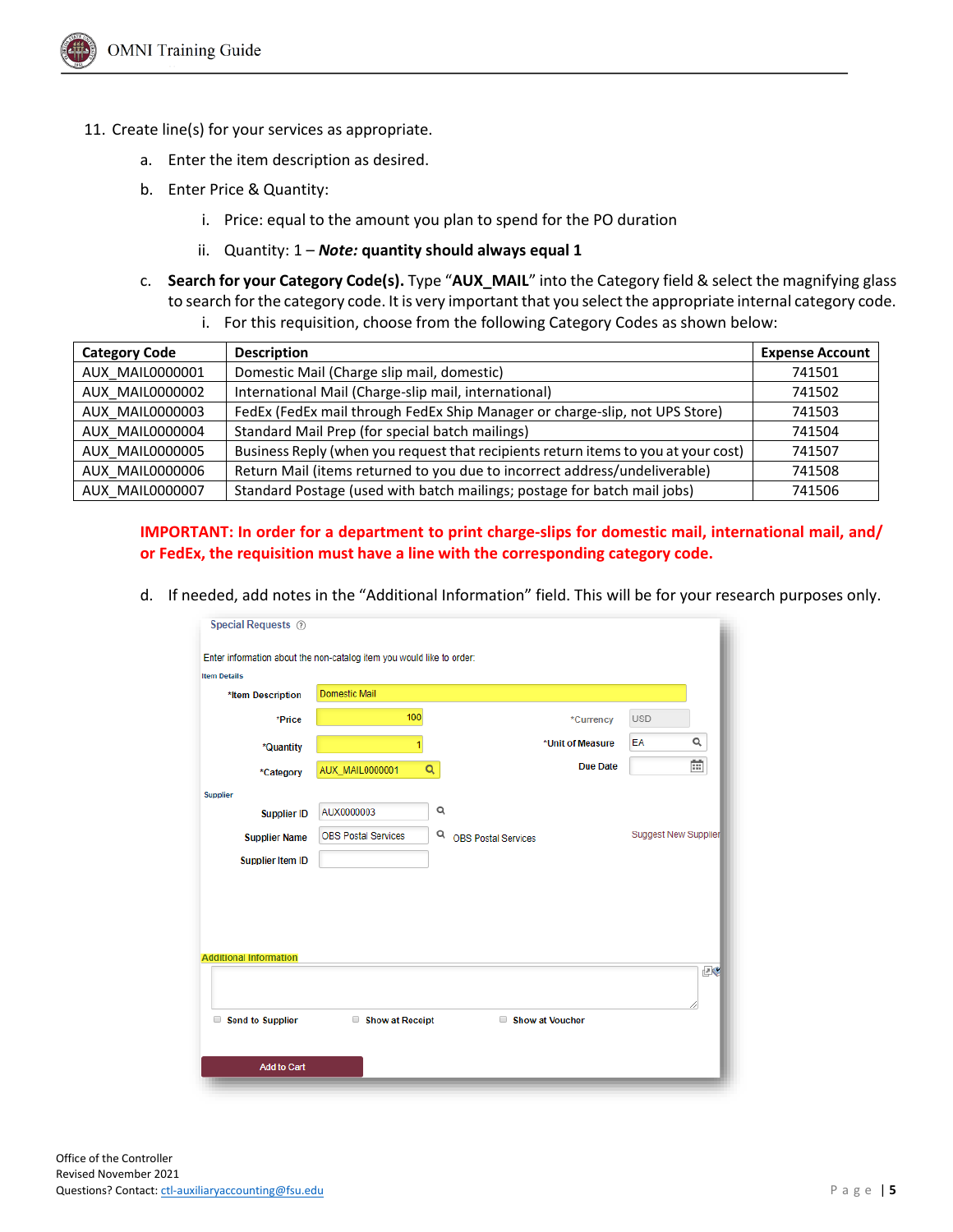

12. When you are ready, select "Add to Cart" at the bottom of the page.



- 13. You will see a screen for a new, blank line. Create additional lines as needed for other Postal Services category codes. For example, add a line for returned mail or add lines for additional budgets under your area of responsibility *(note: projects must be on their own requisitions)*.
- 14. When lines for all applicable postal services have been added & you are ready to check out, select "Checkout" at the top of the page:

| <b>Create Requisition</b> 2   |                 |
|-------------------------------|-----------------|
| Welcome<br><b>Robert Berg</b> | <b>Checkout</b> |
| Request Options               |                 |

- 15. You will be returned to the **Checkout – Review & Submit** page.
- 16. Flag all of the requisition lines as "Amount Only" as shown below. **This is important: without this step, your PO encumbrance will not be correct after your PO is expended.**
	- a. Select the icon in the "Details" column for the line:

| <b>Requisition Lines</b> 2 |         |                            |          |            |          |        |         |          |               |  |
|----------------------------|---------|----------------------------|----------|------------|----------|--------|---------|----------|---------------|--|
| <b>Description</b><br>Line | Item ID | Supplier                   | Quantity | <b>UOM</b> | Price    | Total  | Details | Comments | <b>Delete</b> |  |
| 1 <b>Pomestic Mail</b>     |         | <b>OBS Postal Services</b> | 1.0000   | Each       | 100.0000 | 100.00 |         | Add      | 宜             |  |
|                            |         |                            |          |            |          |        |         |          |               |  |

b. On the "Line Details" page, select the checkbox for "Amount Only." Additionally, the Buyer field **MUST** remain as "JWM03D."

| <b>Merchandise Amount</b>        | 100.00 USD               |   |   | RFQ Required               |
|----------------------------------|--------------------------|---|---|----------------------------|
| <b>Item ID</b>                   |                          |   |   | Device Tracking            |
| Category                         | <b>AUX MAIL0000001</b>   |   |   | Zero Price Indicator       |
| <b>Original Substituted Item</b> |                          |   |   | <b>Stockless Item</b>      |
| <b>Description</b>               |                          |   |   | Amount Only                |
| <b>Physical Nature</b>           | Goods                    | 丷 |   | <b>Inspection Required</b> |
| <b>Buyer</b>                     | JWM03D                   |   | Q |                            |
|                                  | <b>Buyer Information</b> |   |   |                            |
|                                  | Configuration Info       |   |   |                            |

c. Scroll to the bottom of the page & select "OK."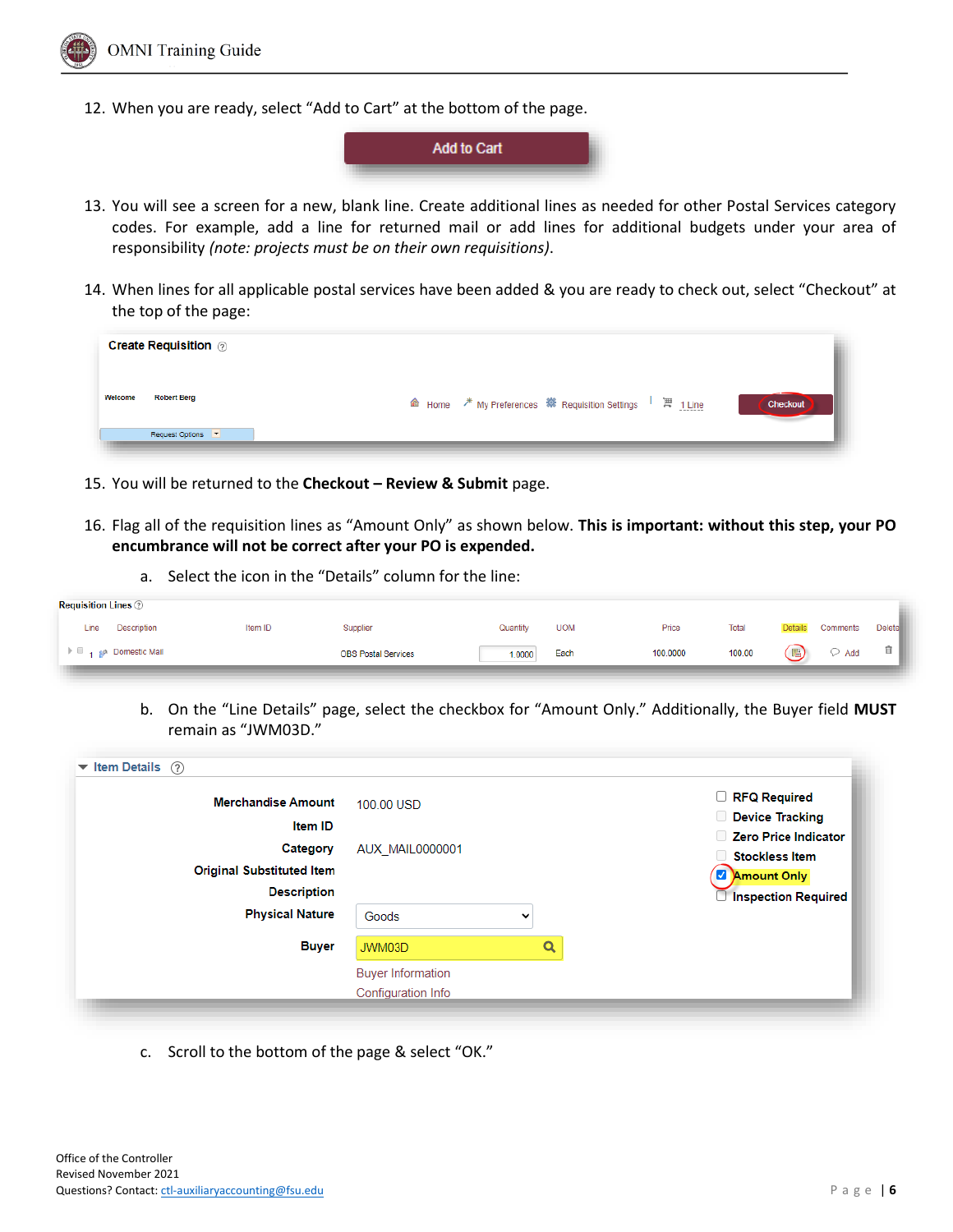

d. A message will pop up indicating that your quantity will be set to 1; this is ok. Select "Yes."



- **e. Repeat steps (a) through (d) for all lines.**
- 17. Enter your accounting information (department ID, fund, project) as shown below:
	- a. Expand all lines using the small grey arrows & then select the "Chartfields2" tab:

| <b>Requisition Lines</b> 2                                                                                      |                                     |                                                                     |                      |                     |                           |              |                    |  |
|-----------------------------------------------------------------------------------------------------------------|-------------------------------------|---------------------------------------------------------------------|----------------------|---------------------|---------------------------|--------------|--------------------|--|
| Description<br>Line                                                                                             | Item ID                             | Supplier                                                            | Quantity             | <b>UOM</b>          | Price                     | <b>Total</b> | Details            |  |
| Domestic Mail<br>oth                                                                                            |                                     | <b>OBS Postal Services</b>                                          | Each<br>1.0000       |                     | 100.00000                 | 100.00       | 語                  |  |
| <b>Shipping Line</b><br>1                                                                                       | *Ship To                            | $\alpha$<br>SFAB220                                                 | Add Shipto Comments  | <b>Quantity</b>     | 1.0000                    |              |                    |  |
|                                                                                                                 | <b>Address</b>                      | <b>FINE ARTS BLDG</b><br>540 W CALL ST<br>TALLAHASSEE, FL 323061150 | Add One Time Address | Price               | 100.0000                  |              |                    |  |
|                                                                                                                 | <b>Attention To</b>                 | <b>Robert Berg</b>                                                  |                      |                     |                           |              |                    |  |
|                                                                                                                 | <b>Due Date</b>                     | $\overline{111}$                                                    |                      |                     |                           |              |                    |  |
| $\blacktriangleright$ Accounting Lines<br>Amt<br>Q<br>*Distribute By<br>$\boldsymbol{\mathrm{v}}$<br>SpeedChart |                                     |                                                                     |                      |                     |                           |              |                    |  |
|                                                                                                                 | <b>Accounting Lines</b><br>羁<br>Q   |                                                                     |                      |                     |                           |              |                    |  |
|                                                                                                                 | <b>Chartfields2</b><br>Chartfields1 | Details<br>Details 2                                                | Asset Information    | Asset Information 2 | <b>Budget Information</b> | IIÞ          |                    |  |
|                                                                                                                 | Dept<br>Fund                        | PC Bus Unit<br>Project                                              |                      |                     | <b>Activity</b>           |              | <b>Source Type</b> |  |

- b. Enter the appropriate department ID, fund & project combination in the Chartfields2 tab.
	- *i. NOTE: A project must be on its own requisition. A requisition can not include multiple projects or a project & multiple non-project funds.*
	- ii. A requisition can include multiple non-project combinations (including optional chartfields).

| Dept   | <b>Fund</b> | <b>PC Bus Unit</b> | Project | <b>Activity</b> | <b>Source Type</b> |  |
|--------|-------------|--------------------|---------|-----------------|--------------------|--|
| 196000 | 110         |                    |         |                 |                    |  |

**c. Repeat steps (a) & (b) for all lines.**